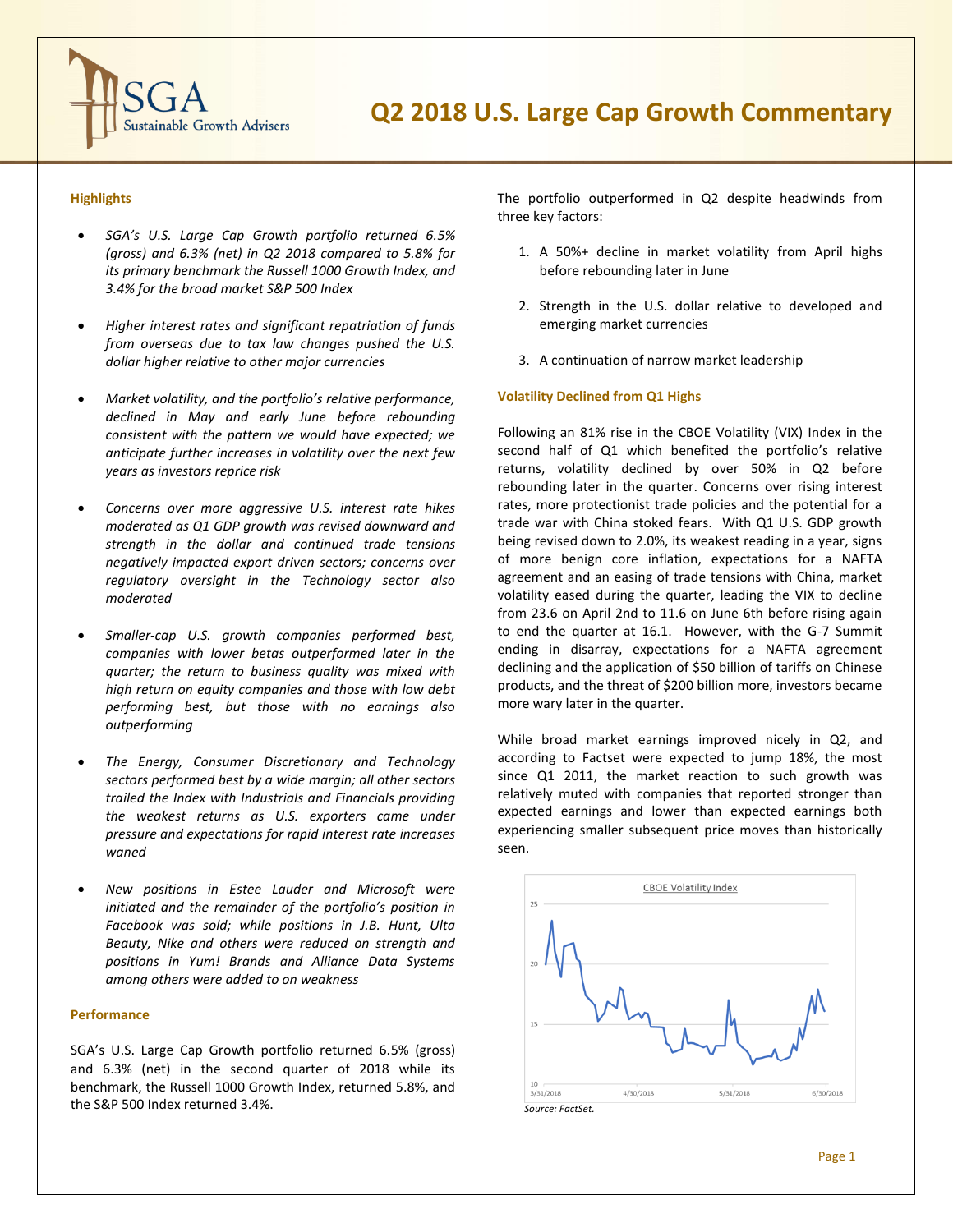## **Strength in the U.S. Dollar Favored Domestically Focused Small Caps**

The U.S. dollar appreciated back to levels last seen in 2017. U.S. markets outperformed non-U.S. (developed and emerging) markets on expectations for continued improving economic growth. Rising interest rates, the stronger dollar and increased concern about trade tensions and weaker global growth led investors to seek the perceived safety of smaller cap U.S. domiciled businesses with less international sales and foreign currency exposure. This continued a trend seen in Q1. According to Factset, Russell 1000 companies generate about 37% of their income overseas while those in the Russell 2000 Small-Cap Index generate only 21% from markets outside the U.S. For the year, the Russell 2000 Index has returned 7.7% while the Russell 1000 Index has returned 2.9%.



While the dollar depreciated relative to other major currencies in Q4 2017 and appeared to bottom in Q1 2018 on expectations of improving non-U.S. economic growth, in Q2 it reversed course and made up much of the decline. With U.S. interest rates rising and growth in Europe, China and some key emerging markets showing weakness or signs of sluggishness, the outlook for a stronger dollar gained ground with investors and negatively impacted areas of the U.S. market heavily tied to exports such as industrials and consumer staples. Stocks such as Boeing and other multinational manufacturers came under pressure but Technology shares, which generally have high exposure to overseas markets, continued to experience strength. Interestingly, Technology companies in the S&P 500 broad market index actually have the highest non-U.S. exposure of the Index's 11 sectors, with about 59% of their revenues coming from outside the U.S.



As a result of investors' desire to reduce exposure to currency risks, domestically focused U.S. small cap stocks outperformed large caps and non-U.S. stocks by a wide margin as seen above with the Russell 2000 Index outperforming the Russell 1000 Index handily.

## **Continued Narrow Market Leadership**

The continued strong performance of the FAANG stocks in the Technology and Consumer Discretionary sectors, presented a headwind for our process (as in Q4 and Q1) due to our adherence to our valuation discipline and resulting decisions to reallocate capital to more attractively valued growth opportunities. Facebook rebounded strongly as concerns over regulatory issues waned while Netflix, Apple, Alphabet and Amazon all handily beat the market as well. In addition, Energy stocks rebounded strongly with the Energy sector returning +9.6% for the quarter as oil prices climbed on continued strong demand and supply constraints. With OPEC and Russia agreeing to limit output and Iranian oil to be sanctioned again, doubts arose over the ability of North American shale oil to meet the demand. This is consistent with our thesis for Schlumberger and Core Labs, and we expect increasing investments in oil related capex, particularly overseas in the coming years.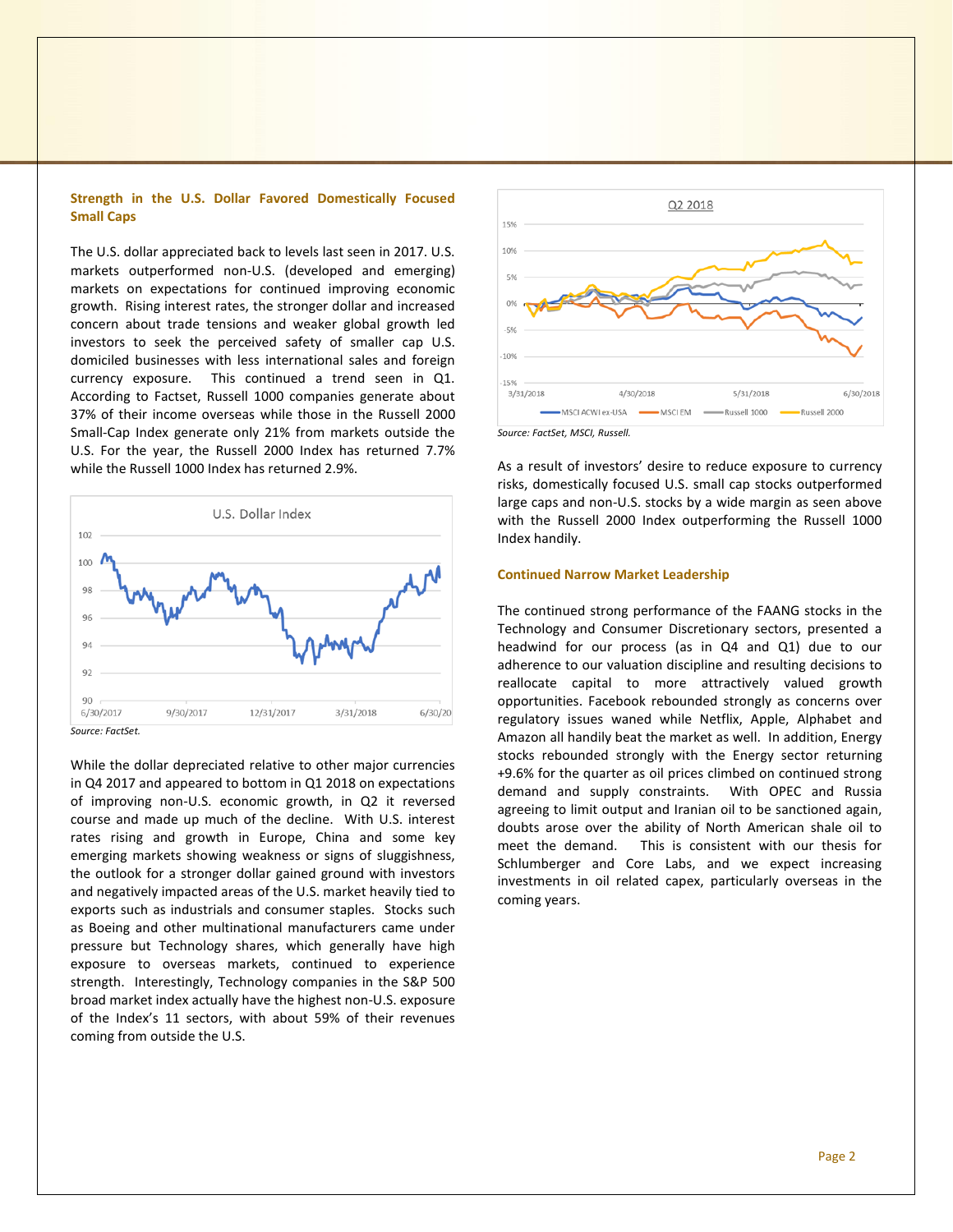



#### **Key Performance Drivers**

After the portfolio's strong finish to Q1 continued in April, its relative returns weakened in May when market volatility declined. This also led to a resurgence in the momentum trade. Portfolio relative performance rebounded in late June consistent with expectations as trade tensions between the U.S. and China again escalated and volatility increased. For the overall quarter, the portfolio outperformed despite this fluctuation in market volatility levels and its heavier exposure to larger sized companies with greater international sales which investors generally shied away from. The chart below illustrates the relationship over the quarter between the portfolio's relative performance and the market's varying volatility.





Within the Russell 1000 Growth Index, the Energy, Consumer Discretionary and Technology sectors performed best during the quarter while the Industrials and Financials sectors generated the weakest absolute returns. While we build our portfolios from the bottom up, business by business, the portfolio's relative return during the quarter benefited from its underweights in the weakly performing Industrials and Financials sectors and its overweight in the strongly performing Consumer Discretionary sector. Stock selection detracted from relative returns due primarily to selection within the Consumer Discretionary sector due to lower returns generated by Starbucks and Yum! Brands. The reward to business quality in Q2 was mixed, with lower beta companies performing well late in the quarter and companies with high ROE's and low debt being rewarded, along with those with no earnings.

### **Top Contributors**

**Nike's** shares surged to a record high after the company reported sales which exceeded most analysts' estimates and noted a return of growth (albeit modest at this point) in the U.S. market which had slowed in recent quarters due to difficult conditions for many retailers and excess inventories which needed to be worked off. Strong international sales, particularly in China, as well as attractive digital sales and successful new product launches boosted results. The company's new strategy of selling more directly to consumers (and thereby improving gross margins) and use of online wholesale partners such as Zalando, Asos, Tencent and Amazon benefited results as did their greater focus on women's footwear and apparel. We continue to see attractive opportunities for Nike as it continues to build its direct to consumer sales and capitalize on the trend toward more athletic-leisurewear in developing markets. We trimmed the position on strength during the quarter and held an average weight position at quarter end.

**Amazon** reported an impressive first quarter with AWS revenue growth accelerating to 49% and revenues from advertising growing 75% on a normalized basis. In response to questions about the United States Postal Service, the company highlighted its progress with Amazon Logistics, which in some countries account for as much as 50% of fulfillment. Our research continues to indicate a strong growth opportunity for the company, however we remain cognizant of recent stock price appreciation and an above-average cash-flow based valuation. Hence, we trimmed the position during the quarter.

Off-price retailer **TJX Companies** reported Q1 sales that beat the highest analyst estimates as well as our own. Comparable store sales guidance was in line with expectations, while margins remained steady at about 29%. The company continues to benefit from attractive inventory situations from vendors who have overproduced due to excessive optimism, as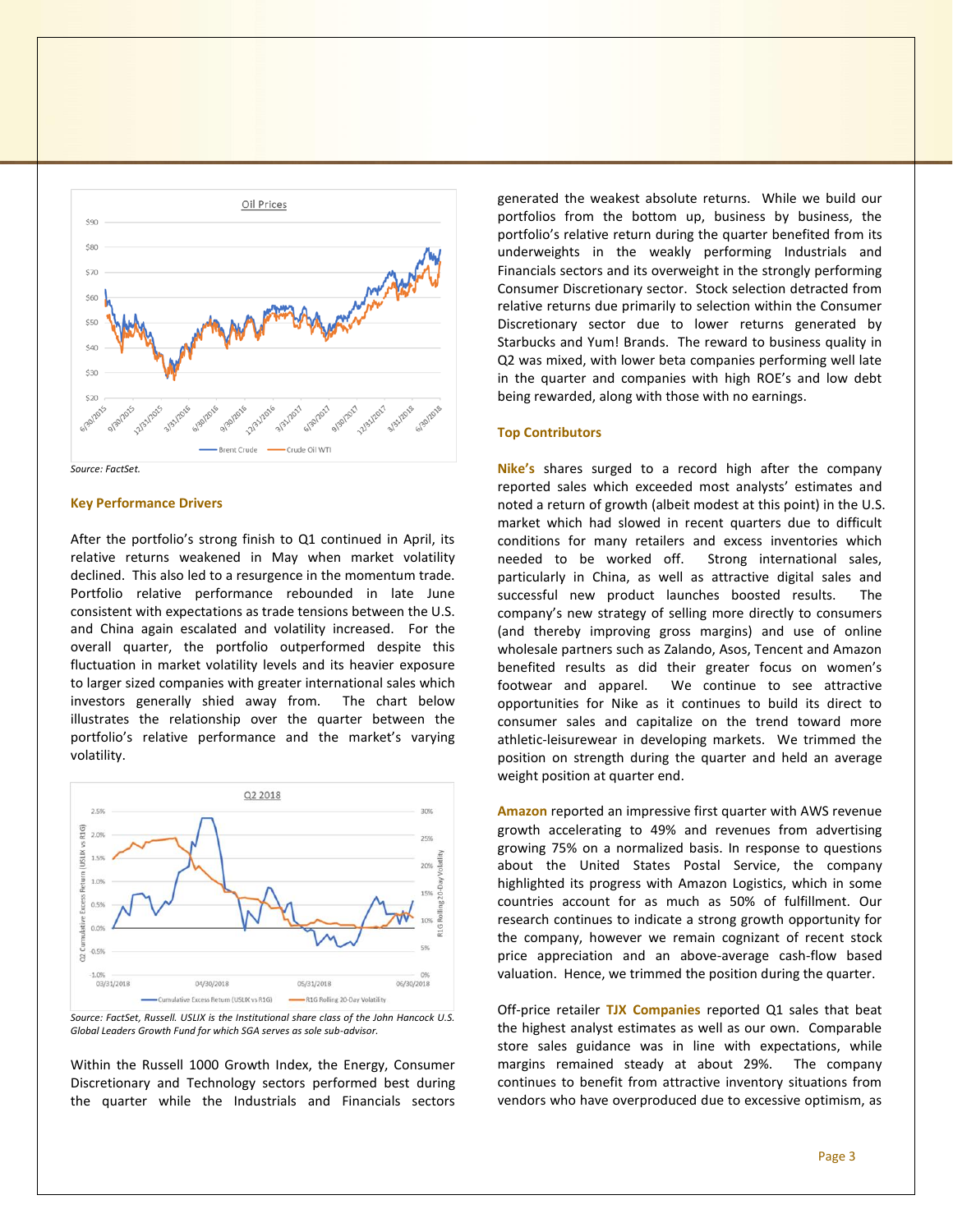well as the proliferation of e-commerce brands who often misgauge demand creating additional inventory for TJX. The company also continues to take advantage of real estate opportunities resulting from the weakness of traditional retailers, adding attractive new locations as they come up. Increased wage costs in Canada and some U.S. states, and higher freight costs pose headwinds, but the company continues to work toward improving its efficiency, including moving its IT from legacy to outsourced and cloud solutions to offset cost headwinds. TJX has also been investing in capex to improve its supply chain and distribution system for HomeGoods. We expect these short-term expenses to enhance the company's competitive position over the long-term and contribute to future growth. We continued to maintain an average weight position.

The fourth and fifth largest contributors to portfolio performance were **UnitedHealth** and **Salesforce.com**.

#### **Largest Detractors**

**Starbucks** was the largest detractor from performance during the quarter after it announced a reduction in its sales guidance for 2018 with lower comparable stores sales, and raised its target for cash to be returned to shareholders to \$25 billion via increased share buybacks and a 20% dividend increase. The stock declined over 10% on the announcement as investors' discounted slowing growth for the company due to continued slow afternoon traffic and a higher degree of uncertainty over the likely trajectory of their growth in China moving forward. The company also announced plans to take steps to optimize its store footprint domestically, closing more underperforming stores while also taking steps to enhance its operating efficiency.

Given the significant weakness in the stock, we conducted a "Man Overboard Drill" to determine whether the company thesis still merited a space on our Qualified Company List and whether we would purchase the stock today given the new information. After significant analysis and discussion, we determined that we would add the stock to the List today, albeit at a higher risk category given the greater maturity of its business, higher execution risk under this management team and the business' increased dependence on growth in China. We raised the equity risk premium in our valuation system, but still see 20% EPS growth possible with improved visibility for comparable store sales over the next two years as underperforming stores are closed, benefits from the price increase they recently implemented are felt, digital sales initiatives progress, new products add value, and benefits from the increased share repurchase kick in. After meeting with company management in China, we have high regard for the team's insight and capabilities, and continue to see attractive growth opportunities given significant potential to open stores in many lower tier cities not yet served. We remain cognizant of the risk to sales in China should trade tensions escalate further, however over our 3-5 year time horizon we see this as a temporary issue. Given the higher risk associated with the position, we reduced the position to a lower than average weight at quarter end and will continue to look for better execution in the U.S. and more visibility (i.e. growing comparable store sales) regarding success in China.

**Yum! Brands** detracted from performance during the quarter after it posted weaker than expected Q1 results due to slower comparable store sales at KFC UK after a supplier was unable to meet their demand for chicken (the supplier has since been replaced), and Pizza Hut International where a couple new product introductions in China failed to meet expectations. These detractors offset in-line results at Taco Bell, which were actually quite good versus a difficult year-over-year comparison, and better than expected results at Pizza Hut U.S. Total company sales grew about 4%, while store growth continued at a modest, but steadily accelerating pace driven by new franchise agreements. While the weaker than expected results in Pizza Hut China and select other international markets should not be ignored, they represent less than 20% of profits combined and we are confident that management will effectively address these issues over time. In addition, the company's performance in the quarter highlights the value of its franchise model which insulates profitability against deleverage that can occur when sales growth disappoints. Given strong overall results and the short-term issues affecting the quarterly report, we purchased additional shares on the weakness.

**Novo Nordisk** reported better than expected organic results for Q1 with underlying sales and operating profit growth of about 5%, however its reported results were flat due to currency. Throughout the quarter, the company also reported that its pipeline drug oral semaglutide achieved positive results in various trials comparing it against other diabetes drugs. We believe the evidence is building that oral semaglutide will be positioned as the best oral diabetes drug on market. Already, Novo Nordisk has the best in class injectable diabetes drug portfolio between its insulins and GLP-1 drugs (Victoza, Ozempic), thus oral semaglutide will only add to its strength in the marketplace. Despite continued pricing pressures in the industry, we expect Novo Nordisk will continue to be a leader in addressing the rising prevalence of diabetes and expect global growth for many years to come. We maintained an average weight position in the stock.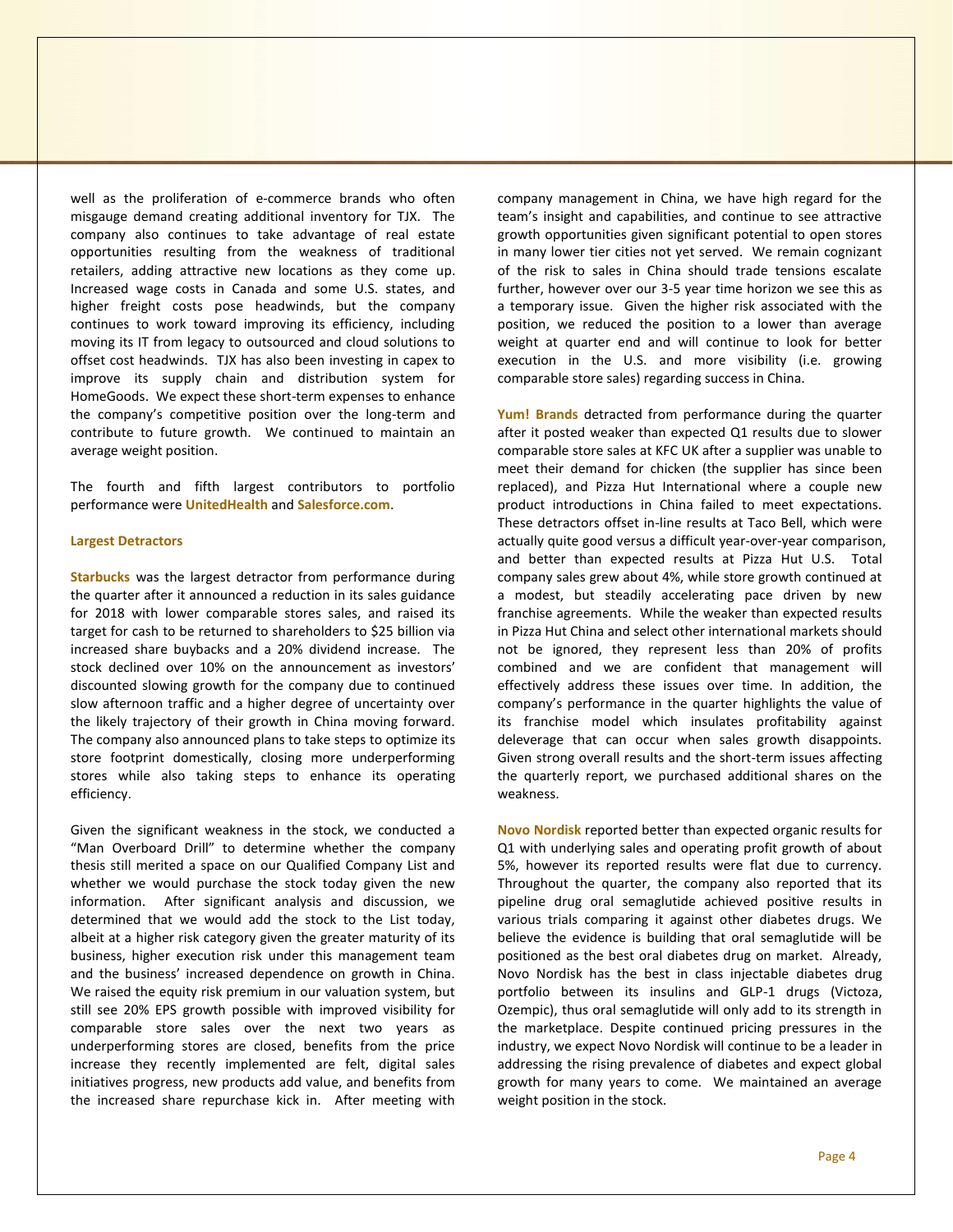The fourth and fifth largest detractors from portfolio performance during the quarter were **Red Hat** and **Microsoft**.

#### **Portfolio Activity**

Turnover in the portfolio was consistent with our long-term average, with the sale of social networking leader Facebook and the purchases of high end cosmetic company Estee Lauder and software technology leader Microsoft. In addition to these sales and purchases, several other positions were trimmed or added to during the quarter. Specifically, positions in Amazon, J.B. Hunt, Nike, Red Hat, Salesforce.com, and Ulta Beauty were trimmed on strength while shares in Alliance Data Systems (ADS), Equinix, Red Hat and Yum! Brands were purchased on weakness.

## **Sales**

We sold the remainder of our position in social networking leader **Facebook** following a rebound in its share price from the weakness it experienced in Q1 due to the unauthorized use of its personal user data by Cambridge Analytica. While our channel checks did not point to any meaningful deterioration in user engagement due to the issue, we do see increased potential for more regulatory scrutiny of the company in the U.S. and Europe and believe this has the potential to negatively impact Facebook's ability to monetize its precision ad targeting capabilities to the extent we had expected. The ability to monetize this capability is a key growth driver in our thesis, and we have some concern that the potential for regulatory action here may be underappreciated. Accordingly, while we continue to view the company's prospects favorably and it continues to meet our key business quality criteria, we sold the remainder of our shares to reallocate the capital toward other higher confidence opportunities.

#### **Purchases**

**Estee Lauder** was added to the portfolio in May. The company is a global leader in prestige beauty, with a strong portfolio of 25+ brands across skin care, make up, fragrances and hair care. The company's products are sold in over 150 countries around the world across multiple channels that include department stores, travel retail, online and specialty stores. Its brands include Estee Lauder, Clinique, Smashbox, Aveda and others.

Global beauty sales are expected to grow at a 3-4% rate over the next several years, with prestige products growing at a higher rate of 4-5% versus the mass segment as consumers around the world continue to trade up in this category. Beauty

products generate highly recurring revenues since they are consumed and replaced on a regular basis. Growth is particularly high in emerging markets where (growing) middle class consumers, particularly women, have increasing purchasing power. While there is significant competition in the industry, competition has been focused mainly on innovation and brand, and not necessarily on price. Estee Lauder has multiple strong brands which provide it with attractive pricing power as well as strong runways of growth in diverse markets around the world.

Among the primary risks associated with the thesis are the discretionary nature of consumer purchases in periods of economic weakness. Consumers typically trade down from more expensive brands and retailers trim inventories in periods of economic weakness, but the company's wide array of offerings and geographic diversity help mitigate this risk. Additionally, there is healthy competition in the industry particularly for new customer acquisition, but we believe Estee Lauder is well positioned to compete with its portfolio of multiple brands. We initiated a below-average position in the stock and expect to build it opportunistically moving forward.

Technology leader **Microsoft** was added to the portfolio after we gained more confidence in the company's capital allocation discipline and the longer duration of its runways of future growth. While the stock has remained on our Qualified Company List for many years, and we have been convinced of its high repeat revenues and pricing power, we had historically viewed its future growth opportunities as being limited. Microsoft's success with its cloud computing service, Azure, propelled it to the second largest position in the quickly growing public cloud market, following Amazon Web Services (AWS). The company is effectively leveraging their traditional software based relationships with large enterprise customers while also embracing broader technologies such as Linux, a family of free and open-source software operating systems, to build a much larger public cloud business. The company's discipline in focusing on margin improvement in the meantime has added to our confidence.

Microsoft's recent acquisitions of LinkedIn and Github are positively strengthening the company's ecosystem. The company has changed the way in which it approaches decisions as seen with the recently announced strategic direction regarding its gaming business, and the decision to move toward streaming, which is likely to enhance the quality and duration of the segments growth opportunity.

While some of this change was visible a year ago, and we wish we had purchased the stock then (in retrospect), our